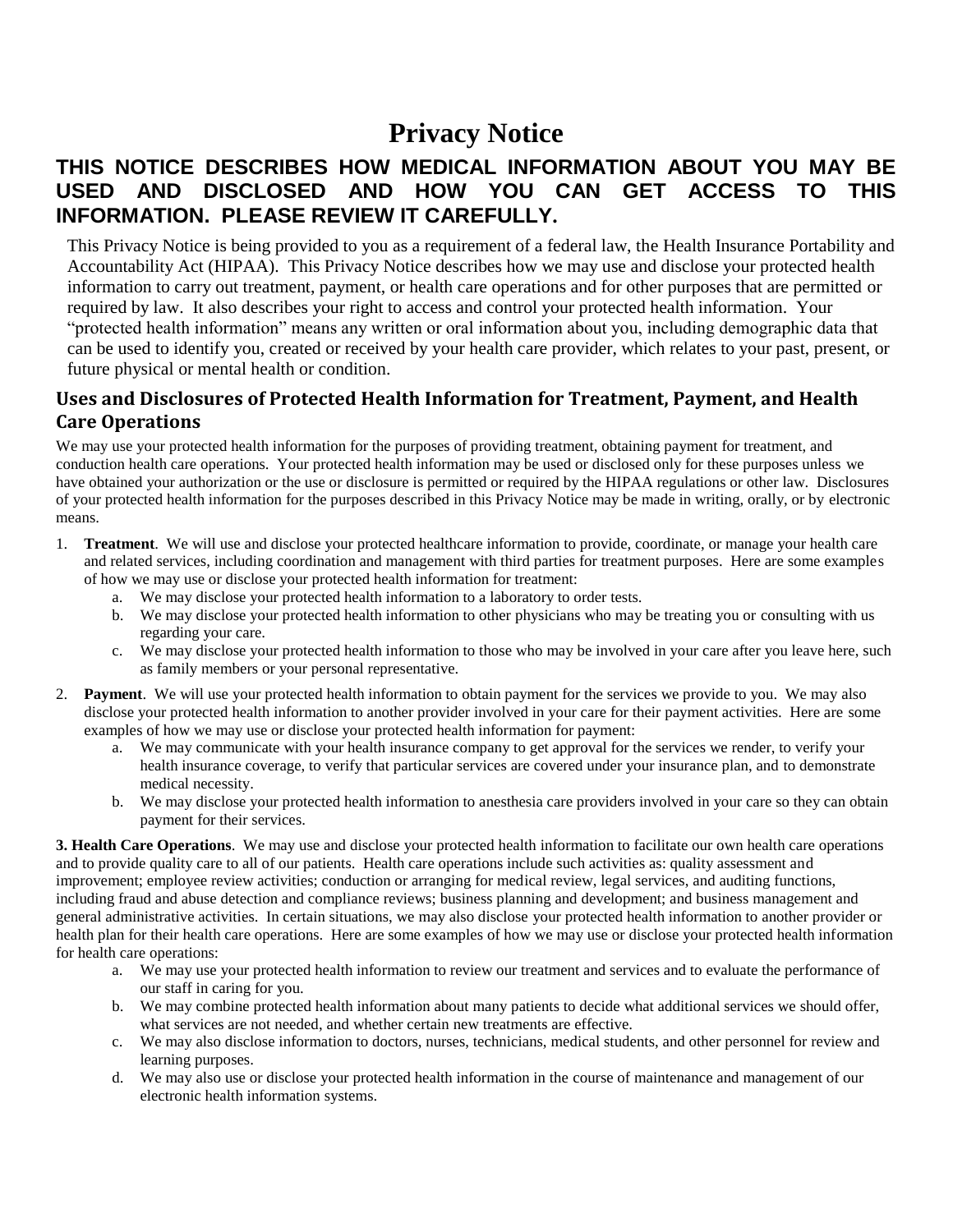## **Uses and Disclosures of Protected Health Information Permitted without Authorization or Opportunity for the Individual to Object**

The federal privacy rules allow us to use or disclose your protected health information without your authorization and without your having the opportunity to object to such use or disclosure in certain circumstances, including:

- **1. When Required By Law**. We will disclose your protected health information when we are required to do so by federal, state, or local law.
- **2. For Public Health Reasons**. We may disclose your protected health information as permitted or required by law for the following public health reasons:
	- a. For the prevention, control, or reporting of disease, injury or disability;
	- b. For the reporting of vital events such as birth or death;
	- c. For public health surveillance, investigations, or interventions;
	- d. For purposes related to the quality, safety, or effectiveness of FDA-regulated products or activities, including:
		- Collection and reporting of adverse events, product defects or problems, or biological product deviations.
		- Tracking of FDA-regulated products.
		- Product recalls, repairs, or lookback.
		- Post-marketing surveillance.
	- e. To notify a person who has been exposed to a communicable disease or who may be at risk of contracting or spreading a disease or condition;
	- f. Under certain limited circumstances, to report to an employer information about an individual who is a member of the employer's workforce.

**3. To Report Abuse, Neglect, or Domestic Violence**. We may notify government authorities if we believe a patient is a victim of abuse, neglect, or domestic violence. We will make this disclosure only when specifically authorized or required by law, or when the patient agrees to the disclosure.

**4. For Health Oversight Activities**. We may disclose your protected health information to a health oversight agency for oversight activities authorized by law, including audits; civil, administrative, or criminal investigations; inspections; licensure or disciplinary actions; civil, administrative, or criminal proceedings or actions; or other activities necessary for appropriate oversight.

**5. For Judicial or Administrative Proceedings**. We may disclose your protected health information in the course of any judicial or administrative proceeding in response to an order of a court or administrative tribunal as expressly authorized by such order. We may disclose your protected health information in response to a subpoena, discovery request, or other lawful process that is not accompanied by an order of a court or administrative tribunal if we have received satisfactory assurances that you have been notified of the request or that an effort has been made to secure a protective order.

**6. For Law Enforcement Purposes**. We may disclose your protected health information to a law enforcement official for law enforcement purposes, including:

- a. Wound or physical injury reporting, as required by law.
- b. In compliance with, and as limited by the relevant requirements of a court order or court-ordered warrant, a subpoena, summons, or similar process.
- c. Identification or location of a suspect, fugitive, material witness, or missing person.
- d. Under certain limited circumstances when you are the victim of a crime.
- e. Alerting law enforcement of the death of an individual where there is suspicion that the death may have resulted from criminal conduct.
- f. Reporting criminal conduct that occurred on the premises of the provider.
- g. In an emergency to report a crime.

**7. To Coroners, Medical Examiners, and Funeral Directors**. We may disclosed protected health information to a coroner or medical examiner for the purpose of identifying a deceased person, determining a cause of death, or other duties as authorized by law. We may disclose protected health information to funeral directors, consistent with applicable law, as necessary to carry out their duties with respect to the decedent. In some cases such disclosures may occur prior to, and in reasonable anticipation of, the individual's death.

**8. For Organ or Tissue Donation**. We may use or disclose protected health information to organ procurement organizations or other entities engaged in the procurement, banking, or transplantation of cadaveric organs, eyes, or tissue for the purpose of facilitating donation and transplant.

**9. For Research Purposes**. We may use or disclose your protected health information for research purposes when an institutional review board that has reviewed the research proposal and protocols to safeguard the privacy of your protected health information has approved such use or disclosure.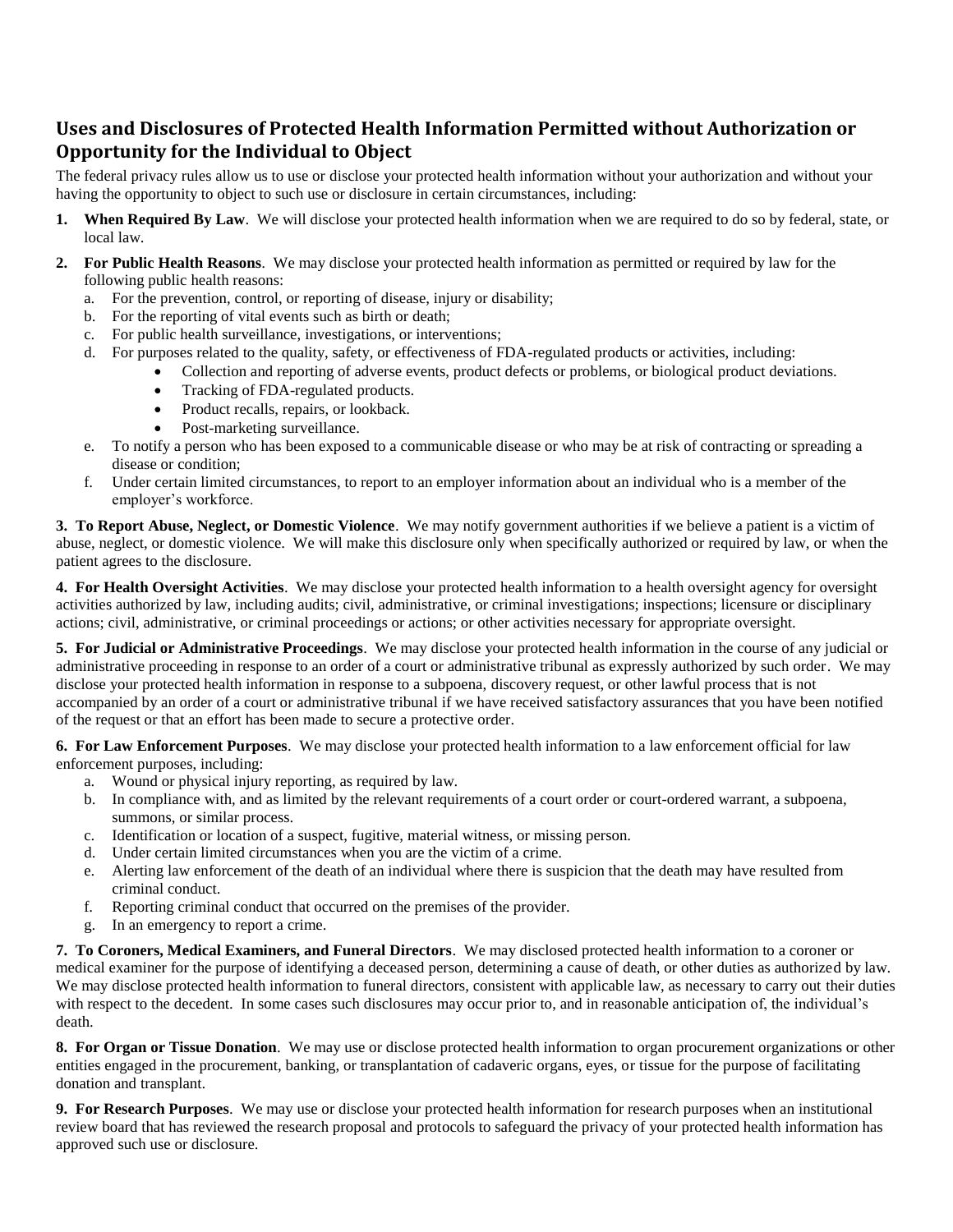**10. To Avert a Serious Threat to Health or Safety**. We may, consistent with applicable law and standards of ethical conduct, use or disclose your protected health information if we believe, in good faith, that such use or disclosure is necessary to prevent or lessen a serious and imminent threat to your health and safety or that of the public.

**11. For Specialized Government Functions**. We may use or disclose your protected health information, as authorized or required by law, to facilitate specified government functions related to military and veterans activities; national security and intelligence activities; protective services for the President and others; medical suitability determinations; correctional institutions and other law enforcement custodial situations.

**12. For Workers' Compensation**. We may use and disclose your protected heath information, as necessary, to comply with workers' compensation laws or similar programs.

## **Uses and Disclosures of Protected Health Information Permitted without Authorization but with an Opportunity for the Individual to Object**

We may use your protected health information to maintain a directory of patients in our facility. The information included in the directory will be limited to your name, your location in our facility, and your condition described in general terms.

We may disclose your protected health information to a friend or family member who is involved in your medical care or payment for care. In addition, if applicable, we may disclose medical information about you to an entity assisting in a disaster relief effort so that your family can be notified about your condition, status and location.

You may object to these disclosures. If you do not object to these disclosures, or we determine in the exercise of our professional judgment that it is in your best interest for us to disclose information that is directly relevant to the person's involvement with your care, we may disclose your protected health information.

#### **Uses and Disclosures of Protected Health Information which You Authorize**

Other than the uses and disclosures described above, we will not use or disclose your protected health information without your written authorization. We require your written authorization in order to use or disclose your protected health information for:

- marketing, except if the communication is in the form of a face-to-face communication made by us to you, or a promotional gift of nominal value that we provide to you, and
- any sale of your protected health information.

Authorizations are for specific uses of your protected health information, and once you give us authorization, any disclosures we make will be limited to those consistent with the terms of the authorization. You may revoke your authorization, by submitting a revocation in writing, at any time, except to the extent that we have already taken action in reliance upon your authorization.

### **Your Rights Regarding Your Protected Health Information**

You have the following rights regarding your protected health information:

1. **The Right to Request Restriction of Uses and Disclosures**. You have the right to request that we not use or disclose certain parts of your protected health information for the purposes of treatment, payment, or healthcare operations. You also have the right to request that we do not disclose your protected health information to friends or family members who may be involved in your care, or for notification purposes as described earlier in this notice. Your request must be made in writing and must state the specific restriction requested and the individuals to whom the restriction applies.

We must agree to your request to restrict disclosure of your protected health information to a health plan if:

- the disclosure is for the purpose of carrying out payment or health care operations and is not otherwise required by law; and
- the protected health information pertains solely to a health care item or service for which you or someone else has paid out-of-pocket in full.

Otherwise, we are not required to agree to a restriction you may request.

We will notify you if we do not agree to your restriction request. If we do agree to the restriction request, we will not use or disclose your protected health information in violation of the agreed upon restriction, unless necessary for the provision of emergency treatment.

We may terminate our agreement to a restriction if you agree to the termination in writing; if you agree to the termination orally and the oral agreement is documented, or if we notify you of termination of the agreement and the termination applies only to protected health information created or received by us after you receive the notice of termination of the restriction.

Request for restrictions must be made in writing to the Privacy Officer.

2. **The Right to Request Confidential Communications**. You have the right to request that you receive communications of protected health information from us by alternative means or at alternative locations. We must accommodate any reasonable